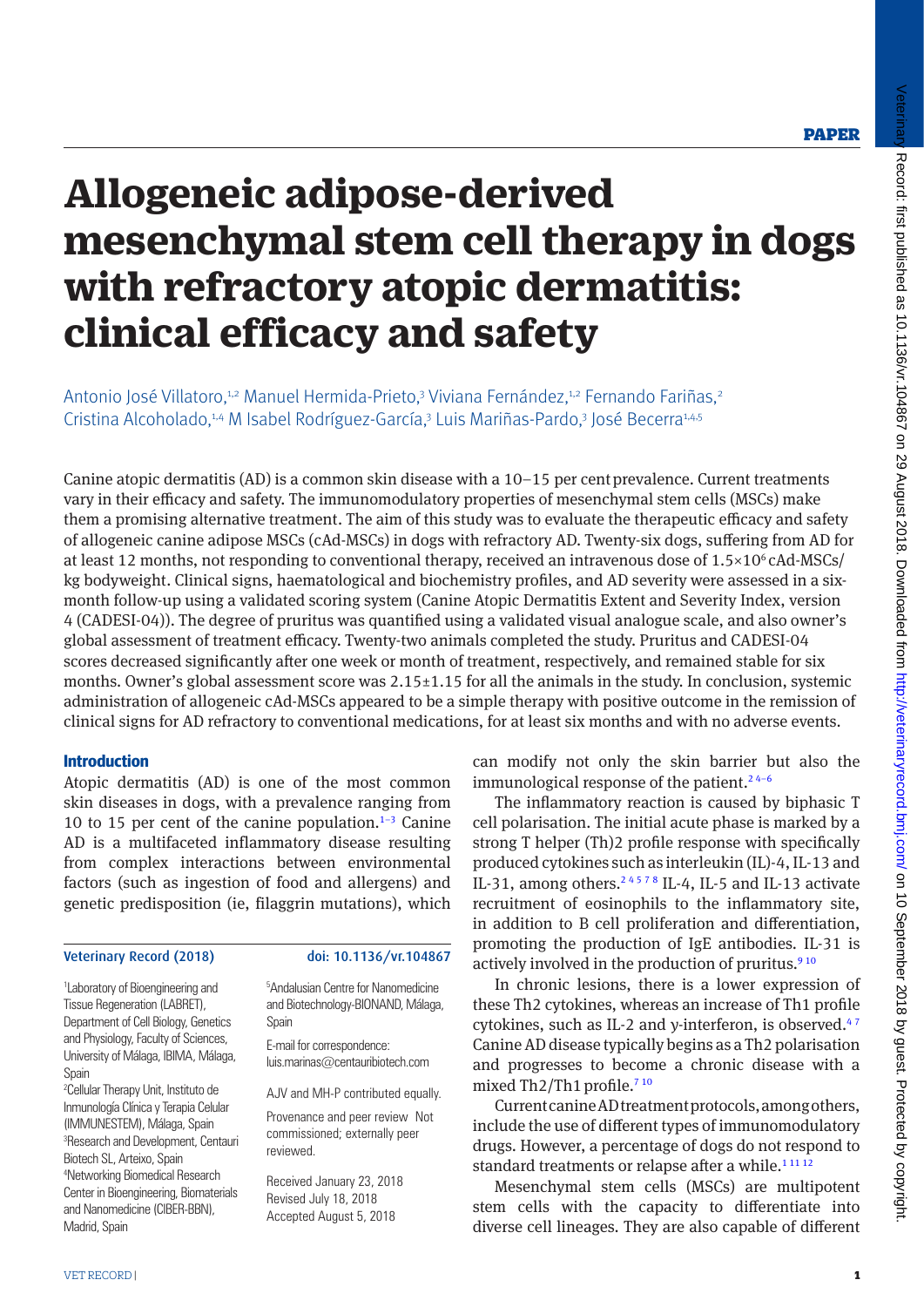

<span id="page-1-0"></span>**Figure 1** Experimental design. Animals were evaluated at baseline (0), at 1week and at 1, 3 and 6 months after cell therapy. CADESI-04, Canine Atopic Dermatitis Extent and Severity Index, version 4; VAS, visual analogue scale.

bioactive molecules with trophic, paracrine and immunomodulatory functions.<sup>13-16</sup>

MSCs express low levels of major histocompatibility complex class I (MHC-I) but lack expression of MHC-II surface molecules. They exhibit immunosuppressive effects on MHC-mismatched lymphocyte proliferation, and these cells can also inhibit naive, memory and activated T cells, B cells, natural killer cells and dendritic cells.<sup>[16 17](#page-6-4)</sup>

Their low immunogenicity and their immunomodulatory potential allow their allogeneic use, which makes them a promising new treatment for severe refractory autoimmune diseases. $17-22$  They have been extensively studied as a cellular therapy for different pathological conditions, using the dog as an animal model[.19 20 23–26](#page-6-6) There are currently many studies in both animals and human beings that demonstrate the efficacy of MSCs in AD.[27 28](#page-6-7) The interest in their allogeneic clinical use is due to existence of limiting factors, such as age, medications and concomitant diseases, which may have an impact on the quality and immunomodulatory capacity of autologous MSCs.<sup>[29](#page-6-8)</sup>

The aim of this study was to evaluate the safety and therapeutic long-term results (six months of follow-up) of a single dose of allogeneic canine adipose MSCs (cAd-MSCs) in dogs with refractory AD.

#### **Materials and methods**

This was an uncontrolled open-label study. Written informed consent was obtained from all owners.

# **Animals**

# Inclusion criteria

Twenty-six client-owned dogs were included in this study. All the animals have been suffering from chronic AD for at least 12 months, before recruitment. They were selected based on their clinical histories and fulfilment of at least five of eight published criteria[.30](#page-6-9) All of them were refractory to conventional treatments (diet and nutritional supplements, topical

<span id="page-1-1"></span>

| Table 1<br>Patient baseline values (mean±sd)                                                          |                |  |  |  |  |  |  |
|-------------------------------------------------------------------------------------------------------|----------------|--|--|--|--|--|--|
| Ν                                                                                                     | 26             |  |  |  |  |  |  |
| Age ( $years±sd$ )                                                                                    | $6.3 \pm 2.4$  |  |  |  |  |  |  |
| Male, n (%)                                                                                           | 11(42)         |  |  |  |  |  |  |
| Female, $n$ $%$                                                                                       | 15(58)         |  |  |  |  |  |  |
| Weight (kg)                                                                                           | $19.6 \pm 8.1$ |  |  |  |  |  |  |
| Atopic dermatitis duration (years±sd)                                                                 | $2.54 \pm 1$   |  |  |  |  |  |  |
| CADESI-04 (0-180)                                                                                     | 35.4±21.4      |  |  |  |  |  |  |
| VAS pruritus score $(0-3)$                                                                            | $8.36 \pm 1$   |  |  |  |  |  |  |
| CADESI-04, Canine Atopic Dermatitis Extent and Severity Index, version 4; VAS, visual analogue scale. |                |  |  |  |  |  |  |

treatments, antimicrobial therapy, allergen-specific immunotherapy, immunomodulatory medication), and no viable therapeutic alternatives were available. Other pathologies (metabolic diseases, ectoparasitic and infectious dermatoses) were excluded by appropriate complementary diagnostic tests.

Dogs with evidence of neoplasia or medical conditions that could have affected immune function were not included.

#### Prohibited and allowed medications and therapies

Local or systemic anti-inflammatory or immunomodulatory medications were withdrawn two weeks before cell therapy and were suspended during the six-month follow-up period. When additional treatment was necessary for animal welfare reasons, the animal was withdrawn from the study. The same diet, flea and hygiene protocol was maintained during the study. Dogs were permitted to receive antimicrobial or antifungal therapy in the follow-up under the specialist criterion, based on clinical and complementary microbiological tests.

#### **Clinical evaluation**

The study design is illustrated in figure 1. Dogs were evaluated before cell therapy administration [\(table 1\)](#page-1-1) at 1week and at 1, 3 and 6 months after treatment. A complete physical and dermatological examination was performed during all follow-up appointments by the same clinician. Haematological and serum biochemistry profiles were obtained the day of treatment and at 1, 3 and 6 months.

Clinical signs and severity of AD were assessed using a previously validated scoring system (Canine Atopic Dermatitis Extent and Severity Index, version 4; CADESI-04) ranging from 0 to  $180$ .<sup>31</sup> Owner pruritus degree was quantified using a validated visual analogue numerical scale (VAS) ranging from 0 to  $3^{32}$ Owner's global assessment of treatment efficacy was also evaluated at the end of follow-up using a 0–3 scale (0=unsatisfactory; 1=satisfactory; 2=verysatisfactory; 3=excellent).

To minimise the possible effects of seasonality on clinical signs, cell therapy was administered to all animals within a six-week period.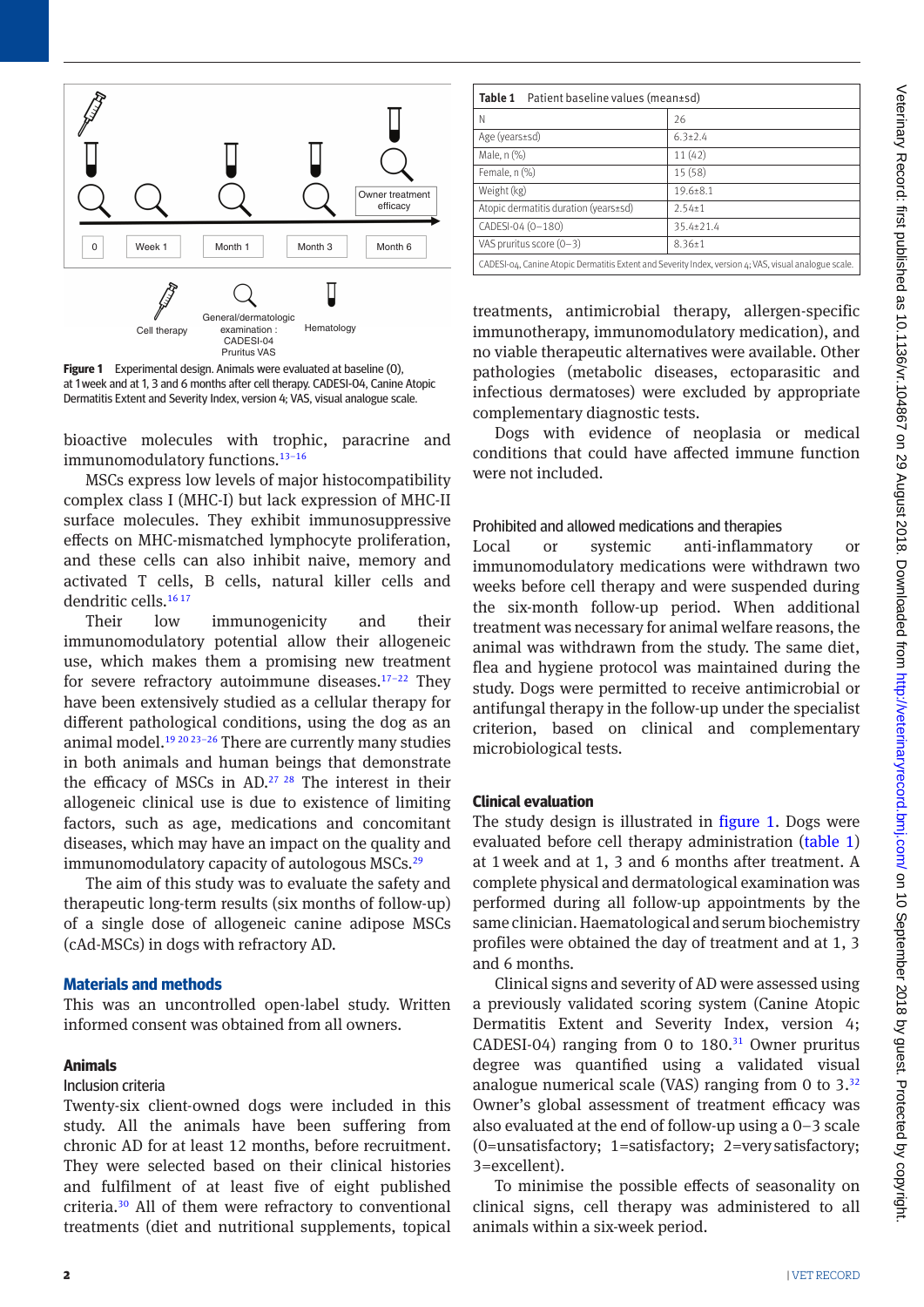<span id="page-2-0"></span>

|                | Table 2 Demographic, clinical data and evolution of dogs included in the study |                |           |            |                         |            |                   |                |                   |              |                         |                          |                     |                          |                          |                |
|----------------|--------------------------------------------------------------------------------|----------------|-----------|------------|-------------------------|------------|-------------------|----------------|-------------------|--------------|-------------------------|--------------------------|---------------------|--------------------------|--------------------------|----------------|
|                |                                                                                |                |           | <b>AD</b>  | Day o                   |            | 1 week            |                | 1 month           |              | 3 months                |                          | 6 months            |                          | Owner                    |                |
| <b>Dog</b>     | Breed ‡<br>Sex*<br>Aget                                                        | Weight §       | history ¶ | $CAD-4$ ** | VAS <sup>**</sup>       | $CAD-4$ ** | VAS <sup>**</sup> | $CAD-4$ **     | VAS <sup>**</sup> | $CAD - 4$ ** | VAS <sup>**</sup>       | $CAD-4$ **               | $VAS$ <sup>**</sup> | satisfaction **          |                          |                |
| $\mathbf{1}$   | <b>SF</b>                                                                      | 8              | EB        | 33         | $\overline{2}$          | 35         | 8                 | 19             | 3                 | 12           | $\mathbf{1}$            | 9                        | $\circ$             | 13                       | 1                        | 3              |
| $\overline{2}$ | SF                                                                             | 9              | W         | 11         | 1,5                     | 82         | 9                 | 64             | $\overline{7}$    | 10           | 3                       | 9                        | $\mathbf{1}$        | 9                        | 1                        | $\overline{2}$ |
| 3              | M                                                                              | 1,5            | GR        | 30         | $\mathbf{1}$            | 14         | $\overline{7}$    | 8              | 9                 | 14           | 4                       | 14                       | 5                   | 14                       | 6                        | $\mathbf{1}$   |
| 4              | SF                                                                             | $\overline{7}$ | GS        | 30         | $\overline{2}$          | 29         | $\overline{7}$    | 4              | 3                 | 4            | $\overline{2}$          | $\overline{2}$           | $\mathbf{1}$        | $\overline{2}$           | $\circ$                  | 3              |
| 5              | SF                                                                             | 6              | SWD       | 11         | $\overline{\mathbf{3}}$ | 29         | 6                 | 14             | 6                 | 4            | 3                       | $\overline{4}$           | 3                   | $\overline{a}$           | $\overline{a}$           | $\mathbf 0$    |
| 6              | F                                                                              | 6              | <b>FB</b> | 15         | $\overline{2}$          | 58         | 9                 | 30             | $\overline{7}$    | 9            | $\overline{2}$          | 5                        | $\mathbf{1}$        | 5                        | $\mathbf{0}$             | 3              |
| $\overline{7}$ | M                                                                              | 5              | GR        | 32         | 2,5                     | 49         | 9                 | 28             | 4                 | 14           | 3                       | 6                        | $\overline{2}$      | 6                        | $\Omega$                 | 3              |
| 8              | SF                                                                             | 9              | <b>FB</b> | 16         | 1,5                     | 43         | 8                 | 40             | $\overline{7}$    | 12           | 4                       | 8                        | 3                   | 8                        | 3                        | $\overline{2}$ |
| 9              | <b>CM</b>                                                                      | 5              | W         | 11         | $\mathbf{1}$            | 74         | 10                | 72             | 9                 | 60           | 9                       | $\overline{\phantom{m}}$ | ÷                   | $\overline{\phantom{m}}$ | $\overline{\phantom{a}}$ | $\mathbf{0}$   |
| 10             | SF                                                                             | 3              | EB        | 22         | $\mathbf{1}$            | 31         | $\overline{7}$    | 16             | 4                 | 6            | $\overline{2}$          | $\overline{4}$           | $\mathbf{1}$        | 4                        | $\circ$                  | 3              |
| 11             | F                                                                              | 5              | <b>FB</b> | 12         | 1,5                     | 46         | 8                 | 35             | 7                 | 16           | 61                      | 16                       | 5                   | $\equiv$                 | $\overline{a}$           | $\mathbf{1}$   |
| 12             | <b>CM</b>                                                                      | 9              | GR        | 35         | 4                       | 38         | 9                 | 16             | 5                 | 17           | $\overline{2}$          | 23                       | 3                   | 25                       | 5                        | $\mathbf{1}$   |
| 13             | M                                                                              | 6              | C         | 25         | $\overline{\mathbf{3}}$ | 71         | 10                | 68             | 9                 | 20           | 8                       | 20                       | 6                   | 15                       | 5                        | 3              |
| 14             | F                                                                              | 5              | GR        | 29         | 3                       | 18         | $\overline{7}$    | 17             | 9                 | 14           | 6                       | 14                       | 6                   | $\bar{ }$                | $\overline{\phantom{a}}$ | $\Omega$       |
| 15             | SF                                                                             | $\overline{7}$ | W         | 12         | $\overline{2}$          | 19         | $\overline{7}$    | 13             | 4                 | 10           | 4                       | 8                        | $\overline{2}$      | 6                        | 1                        | 3              |
| 16             | F                                                                              | $\overline{7}$ | <b>FB</b> | 18         | $\overline{3}$          | 26         | 9                 | 12             | 8                 | 8            | 9                       | 6                        | 5                   | 6                        | 3                        | $\overline{2}$ |
| 17             | M                                                                              | 3              | S         | 25         | $\overline{2}$          | 12         | 9                 | $\overline{7}$ | 8                 | 5            | 6                       | 5                        | $\overline{2}$      | 5                        | $\overline{2}$           | 3              |
| 18             | F                                                                              | 10             | W         | 12         | 4                       | 40         | 9                 | 35             | $\overline{7}$    | 16           | 5                       | 6                        | 4                   | 4                        | 1                        | 3              |
| 19             | M                                                                              | $\overline{2}$ | MB        | 25         | $\mathbf{1}$            | 14         | 9                 | 12             | 6                 | $\mathbf{1}$ | 3                       | $\circ$                  | $\overline{2}$      | $\circ$                  | $\circ$                  | 3              |
| 20             | SF                                                                             | 4              | <b>FB</b> | 15         | $\overline{\mathbf{3}}$ | 34         | $\overline{7}$    | 21             | $\overline{4}$    | 4            | $\overline{\mathbf{3}}$ | $\overline{2}$           | $\mathbf{1}$        | $\circ$                  | $\mathbf{1}$             | 3              |
| 21             | M                                                                              | 8              | EB        | 25         | 4                       | 24         | 9                 | 19             | 9                 | 8            | 6                       | 6                        | 4                   | 3                        | 1                        | $\overline{2}$ |
| 22             | M                                                                              | 5              | <b>MB</b> | 20         | $\overline{2}$          | 84         | 10                | 84             | 10                | 65           | 8                       | 74                       | $\overline{7}$      | 82                       | 8                        | $\mathbf 0$    |
| 23             | F                                                                              | 8              | W         | 11         | 4                       | 18         | 9                 | 16             | 7                 | 9            | 4                       | 8                        | $\mathbf{1}$        | 3                        | $\circ$                  | 3              |
| 24             | SF                                                                             | 10             | <b>FB</b> | 12         | 4                       | 18         | 8                 | 8              | 5                 | 6            | $\overline{2}$          | $\overline{2}$           | $\overline{2}$      | $\circ$                  | $\overline{1}$           | 3              |
| 25             | M                                                                              | 6              | <b>FB</b> | 15         | 4                       | 13         | 6                 | 11             | 3                 | 4            | $\mathbf{1}$            | $\mathbf{0}$             | $\Omega$            | $\Omega$                 | $\Omega$                 | 3              |
| 26             | SF                                                                             | 10             | W         | 10         | 4                       | 41         | 9                 | 28             | 3                 | 12           | 3                       | 6                        | $\overline{2}$      | 4                        | $\overline{2}$           | 3              |

\*Sex: CM, castrated male; F, female; FS, spayed female; M, male.

†Age in years.

‡Breed: C, chow chow; EB, English bulldog; FB, French bulldog; GR, golden retriever; GS, German shepherd dog; MB, mixed breed; S, Stanford; SWD, Spanish water dog; W, West Highland white terrier. §Weight in kilograms.

¶AD (atopic dermatitis) history in years.

\*\*Clinical evaluation: CADESI-04 (CAD-4) (0–180) and pruritus VAS score (VAS) (0–9). Owner satisfaction (0–3).

CADESI-04, Canine Atopic Dermatitis Extent and Severity Index, version 4; VAS, visual analogue scale.

# **Isolation, culture and characterisation of cAd-MSCs**

cAd-MSCs were obtained and characterised as described in previous publications.[19 20](#page-6-6) A brief description of the procedure detailed in those publications is as follows: adipose tissue was digested with collagenase type II (Sigma-Aldrich, Merck KGaA, Darmstadt, Germany), filtered and centrifuged to obtain the cell pellet. Primary cultures were carried out with Dulbecco's modified Eagle's medium (DMEM) containing 10 per cent fetal bovine serum, 2.5mM L-glutamine, 100U/ml penicillin,  $100 \,\mathrm{\upmu}\mathrm{g/mL}$  streptomycin and  $1.25 \,\mathrm{\upmu}\mathrm{g/mL}$  fungizone (all from Sigma-Aldrich, Merck KGaA). Cells were detached when confluence was over 80 per cent and subcultured at a concentration of  $10^4$  cells/cm<sup>2</sup> for continued passaging. The remaining cells were cryopreserved and stored in liquid nitrogen. All experiments and in vivo implantation were conducted at passage 2.

# Flow cytometry analysis

Fluorescence-activated flow cytometry (FC) was used to characterise cAd-MSCs at passage 2 as previously described,<sup>19 20</sup> against CD29, CD44, CD73, CD90 and STRO-1 (R&D Systems, Minneapolis, USA), CD11/18, CD34 and CD45 (Miltenyi Biotec SL, Germany), and

MHC-II (BD Pharmingen, Becton Dickinson, New Jersey, USA).

#### In vitro multilineage cell differentiation

To assess multipotentiality, cAd-MSCs at passage 2 were differentiated along adipogenic, osteogenic and chondrogenic lineages according to standard protocols, as previously described. $1920$ 

#### **Immunomodulatory potential**

For this purpose, the cAd-MSC capacity of proliferation inhibition of allogenic peripheral blood mononuclear cells (PBMCs) was evaluated.<sup>[33](#page-6-12)</sup>

Briefly, PBMCs were separated from the whole blood of seven healthy dogs using Ficoll-Hypaque density gradient centrifugation and stained with 4µM 5-chloromethylfluorescein diacetate (CMFDA, CellTracker Green Kit C2925, Thermo Fisher Scientific, Waltham, Massachusetts, USA). cAd-MSCs at passage 2, previously inactivated with mitomycin C for three hours, were cocultured with PBMCs at a proportion of 1:5. Concanavalin A (ConA; Sigma-Aldrich, Merck KGaA) was used as mitogen at a final concentration of  $5 \mu g$ ml. The following experimental groups were made in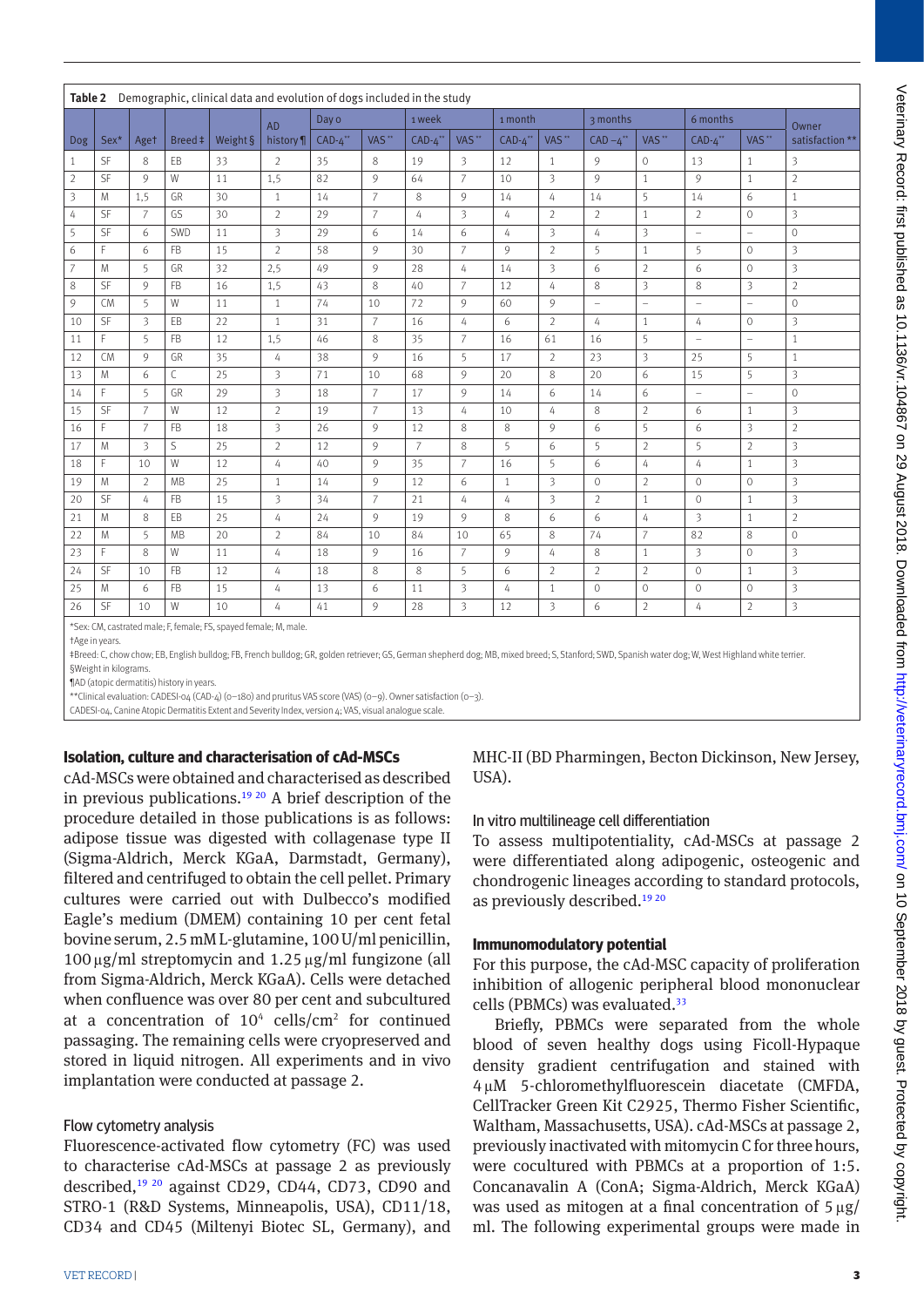

<span id="page-3-0"></span>**Figure 2** Suppression of canine peripheral blood mononuclear cell (PBMC) proliferation cocultured with canine adipose mesenchymal stem cells (cAd-MSCs) for 72 hours and stimulated with concanavalin A (ConA). Values are mean±sd. Asterisk (\*) indicates a statistically significant difference (P<0.05).

triplicate: PBMCs and ConA; PBMCs and cAd-MSCs; and PBMC, cAd-MSCs and ConA. Cells were incubated for 72 hours at 37 $\rm ^{o}C$  and 5 per cent  $\rm CO_{2}$ , and then analysed by means of FC (Beckman Coulter, California, USA). For comparison, lymphocytes stimulated with ConA were set to 100 per cent proliferation. FC data were analysed using FlowJo cytometry software (FlowJo, Ashland, Oregon, USA).

# **Karyotype**

| cAd-MSCs at passage 2 were karyotyped as                         |  |  |  |  |
|------------------------------------------------------------------|--|--|--|--|
| previously described. <sup>34</sup> cAd-MSCs were cultured until |  |  |  |  |

| 1                    | $\overline{c}$ | 3        | $\overline{\mathbf{4}}$ | 5        | 6       | $\overline{7}$          |
|----------------------|----------------|----------|-------------------------|----------|---------|-------------------------|
| 8                    | 9              | 10       | 11                      | 12       | 13      | 14                      |
| 15                   | 16             | €<br>17  | Ω<br>18                 | пп<br>19 | 20      | 21                      |
| 22                   | 23             | 24       | 25                      | 26       | 27      | 28                      |
| nn<br>29             | n<br>a v<br>30 | п<br>31  | ΄ζ<br>32                | 33       | A<br>34 | $\wedge$ $\wedge$<br>35 |
| 6 <sub>c</sub><br>36 | L<br>37        | 1)<br>38 |                         |          | Χ       | o<br>Y                  |



<span id="page-3-1"></span>**Figure 3** Canine adipose mesenchymal stem cells karyotype in culture passage 2.

semiconfluence. Then, cells were harvested and treated with  $0.07 \,\mathrm{\upmu g/ml}$  of Colcemid (Thermo Fisher Scientific) for 30minutes to arrest mitotic cells in metaphase. Subsequently, pelleted cells were resuspended in a hypotonic solution (0.075 M potassium chloride solution) for fiveminutes to swell cells. cAd-MSCs were then fixed in cold methanol glacial acetic acid (3:1) and washed three times to ensure complete removal of cytoplasmic debris. Afterwards, they were stained in 2 per cent Giemsa and analysed with ordinary brightfield microscopy. Analyses included scanning all slides, counting a minimum of 20 metaphases, analysing a minimum of seven metaphases and karyotyping a minimum of two metaphases.

# **Treatment protocol**

Twenty-six dogs received one allogeneic dose of 1.5×106 cAd-MSCs/kg bodyweight in 2-ml DMEM diluted in 50-ml physiological saline serum and administered over 30minutes through a peripheral intravenous cannula. The infusion was controlled by a veterinary surgeon. The dogs were monitored for 60minutes following infusion and before being discharged.

# **Statistical analysis**

All values are expressed as mean±sd. Analysis of variance (ANOVA) with post-hoc Dunnett test was used to compare CADESI-04 at different times. Owner pruritus score and owner's global assessment of treatment efficacy analysis was performed using the Wilcoxon test. Immunomodulatory potential was assessed by comparing the percentage of PBMC proliferation between groups with an ANOVA post-Bonferroni *t* test.

Differences were considered significant when P<0.05. All analyses were carried out using SPSS 16 (IBM Corporation, Armonk, New York, USA).

# **Results**

# **Animals**

Twenty-six dogs of different breeds, 11 males and 15 females, with ages ranging from 1.5 to 10 years old  $(6.3\pm 2.4 \text{ years})$  and weighing 11–35 kg  $(19.6\pm 8.1 \text{ kg})$ , were enrolled in the study (mean±sd for both variables, age and weight). All animals showed a history compatible with AD for at least 12 months (mean 2.54±1.0 years) and failed to respond to or had been unable to tolerate AD conventional therapy [\(table 2](#page-2-0)).

# **Characterisation of allogeneic cAd-MSCs**

# FC analysis

The profiles of cAd-MSCs revealed a homogeneous cell population, positive to mesenchymal markers (CD29, CD44, CD73, CD90 and STRO-1) and negative for the expression of haematopoietic markers (CD11/18, CD34, CD45 and MHC-II).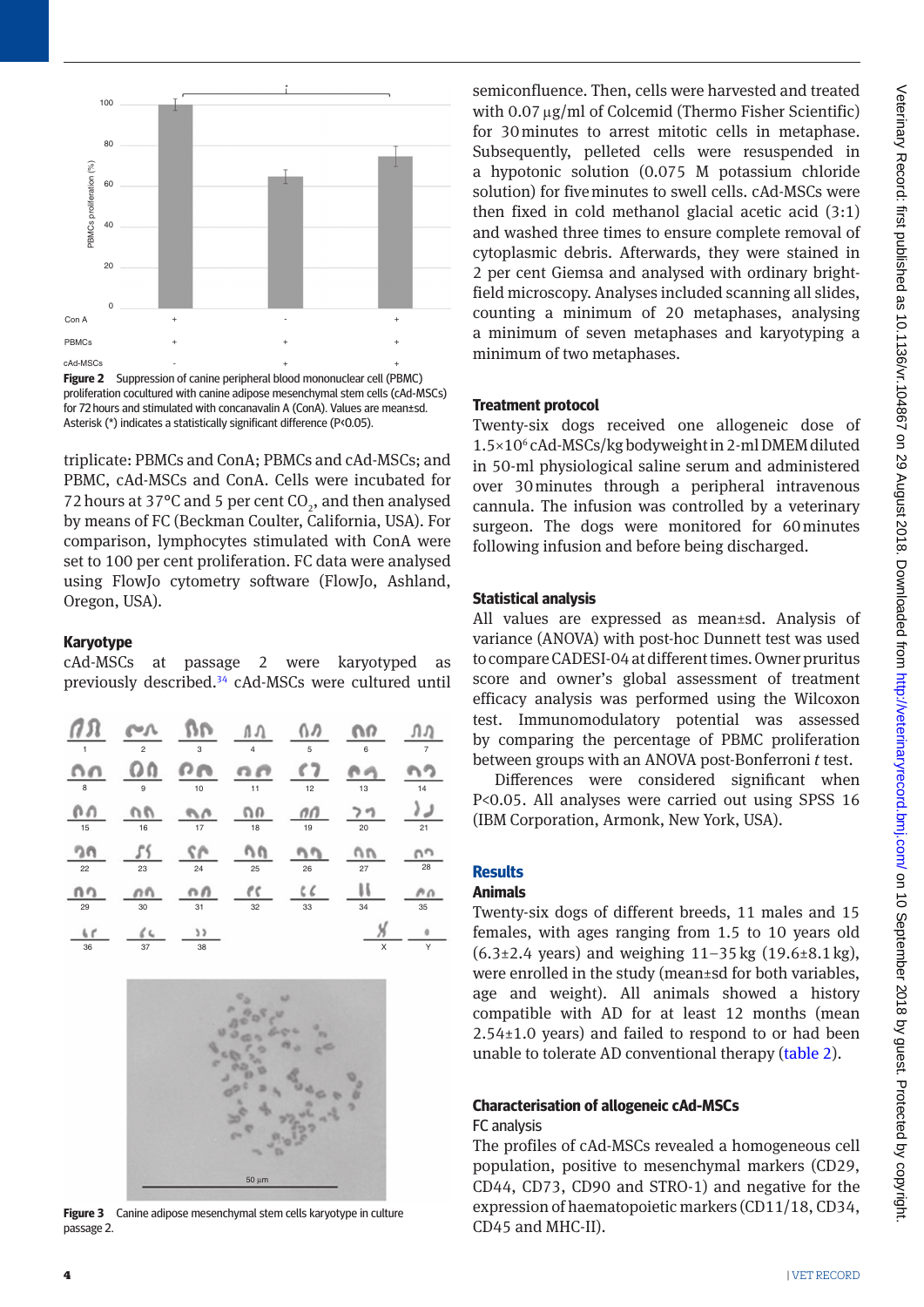

<span id="page-4-0"></span>**Figure 4** Pruritus visual analogue scale scores. Mean pruritus score improved significantly one week after cell therapy and remained stable until the end of follow-up. Data represent mean±sd; \*P<0.05 and \*\*P<0.001 versus baseline.

#### In vitro multilineage cell differentiation

cAd-MSCs differentiated into all three target phenotypes when cultured in the presence of appropriate induction medium. Adipogenic differentiation was confirmed by Oil Red O staining, present in the cytoplasm red lipid droplets. Under osteogenic conditions, cells formed white nodule-like aggregations, which were strongly stained for alkaline phosphatase activity and Alizarin Red S. For chondrogenic differentiation, 3D pellet exhibited metachromasia when stained with toluidine blue, indicating a cartilaginous matrix.

# **Inhibition of proliferation of allogeneic PBMCs**

Statistically significant (P<0.05) cAd-MSC suppression in the proliferation of allogeneic PBMCs when stimulated with ConA was found in mixed cell cultures compared with control values ([figure 2\)](#page-3-0).

#### **Karyotype**

cAd-MSCs had a normal metaphase spread and karyotype ([figure 3\)](#page-3-1).

#### **Treatment outcome**

Twenty-six dogs were initially included in this study [\(table 2](#page-2-0)). Four dogs were excluded during the follow-up because they needed immunosuppressant medication to counteract inflammation and pruritus. One of them was withdrawn before the three-month appointment and the other three before the six-month follow-up. These four dogs were not included in the statistical analysis.

Initial CADESI-04 and owner pruritus VAS scores for the animals that completed the study were (mean±sd (range)) 35.4±21.4 (12–84) and 8.36 $\pm$ 1.1 (6–10), respectively. The mean pruritus VAS score improved significantly  $(P<0.05)$  from week



**Figure 5** CADESI-04 scores. Mean CADESI-04 scores improved significantly one month after treatment and remained stable until the last follow-up. Data represent mean±sd; \*\*P<0.001 versus baseline. CADESI-04, Canine Atopic Dermatitis Extent and Severity Index, version 4.

1 (6±2.28, (3–10)). The mean CADESI-04 score improved significantly (P<0.001) after the first month  $(12.09\pm12.07$   $(1-65)$ ). This recovery remained stable until the last follow-up and did not show signs of regression or worsening.

Six months after treatment, CADESI and pruritus VAS showed basal levels, 9.73±17.02 (0–82) and 1.86 $\pm$ 2.25 (0-8), respectively ([figures 4 and 5\)](#page-4-0). Owner's global assessment of treatment efficacy score was  $2.15\pm1.15$  (0-3) over 3 for all animals that started the study.

Neither local or systemic adverse reactions were observed in relation to intravenous administration of allogeneic cAd-MSCs. All haematological and serum chemistry parameters did not show relevant changes within the initial reference ranges on all study time points.

# **Discussion**

**CADESI-04**

CADESI-04

This study evaluates clinical and safety results after systemic implantation of allogeneic cAd-MSCs in a major animal model with natural AD refractory to conventional treatment. The clinical results of this study show CADESI-04 scores improved significantly after the first month post-treatment, and remained stable until the last follow-up, at six months, without signs of regression or worsening. Mean owner pruritus VAS scores showed similar evolution and improved significantly from one week after treatment. Owner's global assessment of treatment efficacy score was 2.15±1.15 (mean±sd) over 3. Although this assessment is a non-validated scoring system and any conclusion should be taken with caution, it is important to highlight that the group of animals had an AD history of  $2.54 \pm 1$ years.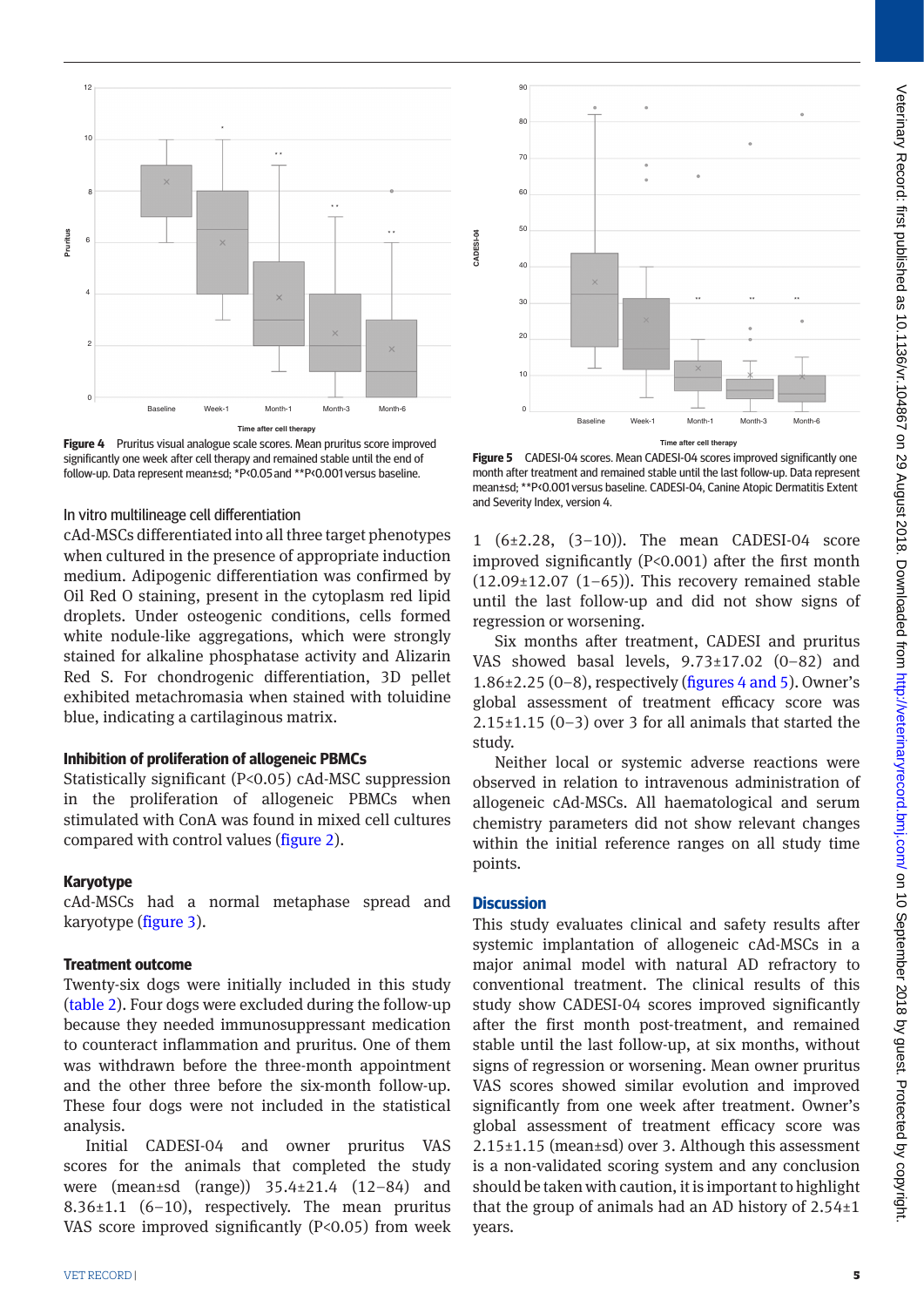The results of the present study, despite the possibility of being conditioned by bias due to the uncontrolled nature of the study, have shown statistically significant changes in some measured parameters. It is important to heed that patients were refractory to conventional therapy and that immunomodulatory medication was suppressed two weeks before the study.

Of the 26 refractory AD treatment animals, 22 finished the study without systemic immunosuppressant medication at six-month follow-up. None of the animals showed systemic or local adverse events after allogeneic cAd-MSC administration. This is in accordance with other MSC therapies described in canine species.[19 20 23 35](#page-6-6) Four dogs (15 per cent) did not respond to the cell therapy and needed additional therapies not compatible with continuation in the study. As a result, score evolution data were not included in the statistical analysis. This may have created bias due to the small sample size population. It should be noted that three of them (12 per cent) did not need immunosuppressant medication for the first three months of follow-up. Therefore, it would be interesting to study the results of multiple administration of cell therapy or those associated with medication.

The authors' cAd-MSCs meet the minimal requirements of core identity, purity and immunomodulatory potential required by the International Society for Cellular Therapy.[36 37](#page-6-14) The authors evaluated the inhibitory capacity of cAd-MSCs in the proliferation of allogeneic PBMCs despite mitogen stimulation. This capacity has been shown similar to other domestic species and human MSCs[.16 38 39](#page-6-4) Their genetic stability was also demonstrated by means of karyotyping.

Different in vivo studies evidenced that systemically infused MSCs homing to injured and inflamed tissues resulted in a positive therapeutic effect.<sup>28 40-42</sup> In AD, MSCs migrate to skin lesions through draining lymph node[s28](#page-6-15) and decrease physiological migration of interstitial dendritic cells from the skin to lymph nodes. At the same time, MSCs decrease cell infiltration in the skin lesion, reducing generation of effector  $T$  cells.<sup>[28](#page-6-15)</sup> Dendritic cells are the most potent type of antigenpresenting cells and play crucial roles in the initiation and control of the adaptive immune responses.<sup>[43](#page-6-16)</sup> In addition, some MSCs may remain in secondary lymphoid organs to block the migration of effector T cells to the inflamed region[.28 43](#page-6-15)

As far as the authors know, only one previous autologous MSC cell therapy study in canine AD has been published,<sup>44</sup> having important limitations such as a small number of patients (five), with only three of them completing the follow-up period (three months), and the limited improvement in clinical signs.

Recently, human MSCs derived from different tissues affected by AD showed immunomodulatory profile differences compared with healthy subjects, evidencing

that MSCs could be involved in the AD pathogenesis, 45 as has been described in other immune-mediated diseases[.46–48](#page-6-19) This would support the idea of an allogeneic MSC therapy in AD.<sup>27</sup>

Considering that dogs develop AD naturally with cutaneous clinical characteristics similar to human beings, despite some differences,<sup>[5 10 49 50](#page-6-20)</sup> this study might serve as a partial model for human AD therapy with cell-based regenerative strategies.

The current work is an experimental study with promising results suggesting the efficacy of allogenic MSCs for the treatment of AD in dogs. This treatment is available for research purposes only. Currently there is no commercial option available, and an estimation of the cost of this kind of treatment will be strongly influenced by the requirements of the regulatory agencies.

The authors are aware that the design of this study has important limitations: fundamentally openlabel, limited number of patients and lack of control group, which could affect the evaluation of the results. To minimise the effect of seasonality on the symptomatology of the patients, all cellular therapies were administered within a six-week period.

Bearing in mind these limitations and being the first pilot study of allogeneic cAd-MSC therapy in refractory AD, the results of this study were associated with an improvement in clinical score (CADESI-04) and pruritus for at least six months. Furthermore, it has been shown that both dose and route of administration do not produce adverse events, which is in accordance with other results published by the present authors for different pathologies and domestic species treated with MSCs[.19 20 51](#page-6-6)

# **Conclusion**

In this study, a single systemic administration of allogenic cAd-MSCs appeared to produce positive results in the remission of clinical signs of canine refractory AD, for at least six months and without adverse events.

**Funding** This work was partially supported by the Spanish Network on Cell Therapy (Red TerCel, RD16/0011/0022), BIO2015-66266-R (MINECO) and P11-CVI-7245 (Junta de Andalucia). CIBER-BBN is an initiative funded by the VI National R&D&I Plan 2008–2011, Iniciativa Ingenio 2010, Consolider Program and CIBER Actions, and financed by the Instituto de Salud Carlos III with assistance from the European Regional Development Fund.

**Competing interests** None declared.

**Ethics approval** All animal procedures and protocols were conducted by licensed veterinary surgeons and comply with both national and European legislation (Spanish Royal Decree RD1201/2005 and EU Directive 86/609/CEE, as modified by 2003/65/ CE, respectively) for the protection of animals used for research and experimentation and for other scientific purposes. Likewise, the Institutional Animal Care and Use Committee, Andalusian Centre, approved the protocols for Nanomedicine and Biotechnology (BIONAND), Málaga, Spain.

© British Veterinary Association 2018. No commercial re-use. See rights and permissions. Published by BMJ.

# **References**

- <span id="page-5-0"></span>**1** Cosgrove SB, Cleaver DM, King VL, *et al*. Long-term compassionate use of oclacitinib in dogs with atopic and allergic skin disease: safety, efficacy and quality of life. *[Vet](http://dx.doi.org/10.1111/vde.12194) [Dermatol](http://dx.doi.org/10.1111/vde.12194)* 2015;26:171–e35.
- <span id="page-5-1"></span>**2** Pucheu-Haston CM. Atopic dermatitis in the domestic dog. *[Clin Dermatol](http://dx.doi.org/10.1016/j.clindermatol.2015.10.010)* 2016;34:299–303.